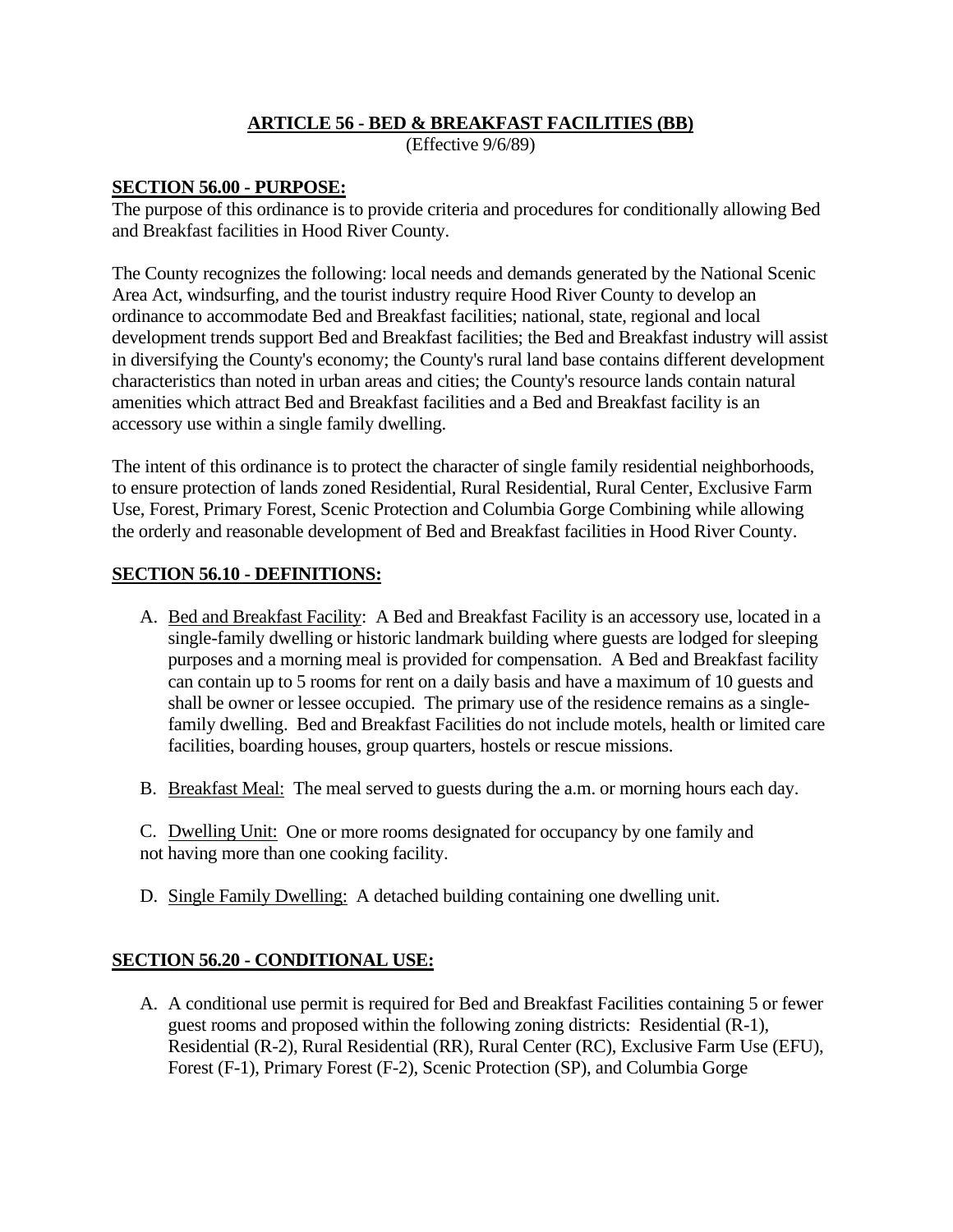Combining (CG). Approval shall be granted if applicant demonstrates through documented written findings compliance with the following procedures and criteria:

- 1. The applicant shall apply for a County conditional use permit to establish a Bed and Breakfast Facility.
- 2. The applicant shall comply with the requirements of Article 72 Planning Director's Review Procedure of the Hood River County Zoning Ordinance.
- 3. The proposal shall comply with applicable zoning district provisions.
- 4. The proposal shall comply with provisions in Article 56 Bed and Breakfast Facilities.
- 5. The proposal shall comply with provisions listed under Section 56.50, Bed and Breakfast Approval Standards within this ordinance.
- 6. Applicants for Bed and Breakfast Facilities proposed within the Exclusive Farm Use, Forest, and Primary Forest Zoning Districts are required to make application for a conditional use permit to establish a home occupation and comply with criteria listed in paragraphs 2, 3, 4, and 5 above.

## **SECTION 56.30 - URBAN GROWTH AREAS:**

- A. Bed and Breakfast Facilities proposed within the City of Hood River or Cascade Locks Urban Growth Areas will require review and approval by either the Cities of Hood River or Cascade Locks, whichever is appropriate.
- B. Pursuant to provisions within the Urban Growth Management Agreements, the City's decisions prevail regarding land use applications within Urban Growth Areas.
- C. The County Planning Department will send a referral to the appropriate jurisdiction.

## **SECTION 56.40 - COLUMBIA RIVER GORGE NATIONAL SCENIC AREA:**

- A. Proposed Bed and Breakfast Facilities within the National Scenic Area must also be consistent with provisions of the Columbia River Gorge National Scenic Area Act.
- B. The Scenic Area Manager, USDA, Forest Service or the Columbia River Gorge Commission is required to review and determine whether the proposed use is consistent with the Scenic Area Act. Their decisions prevail regarding land use applications within the Scenic Area.
- C. The County Planning Department will send a referral to the appropriate agency.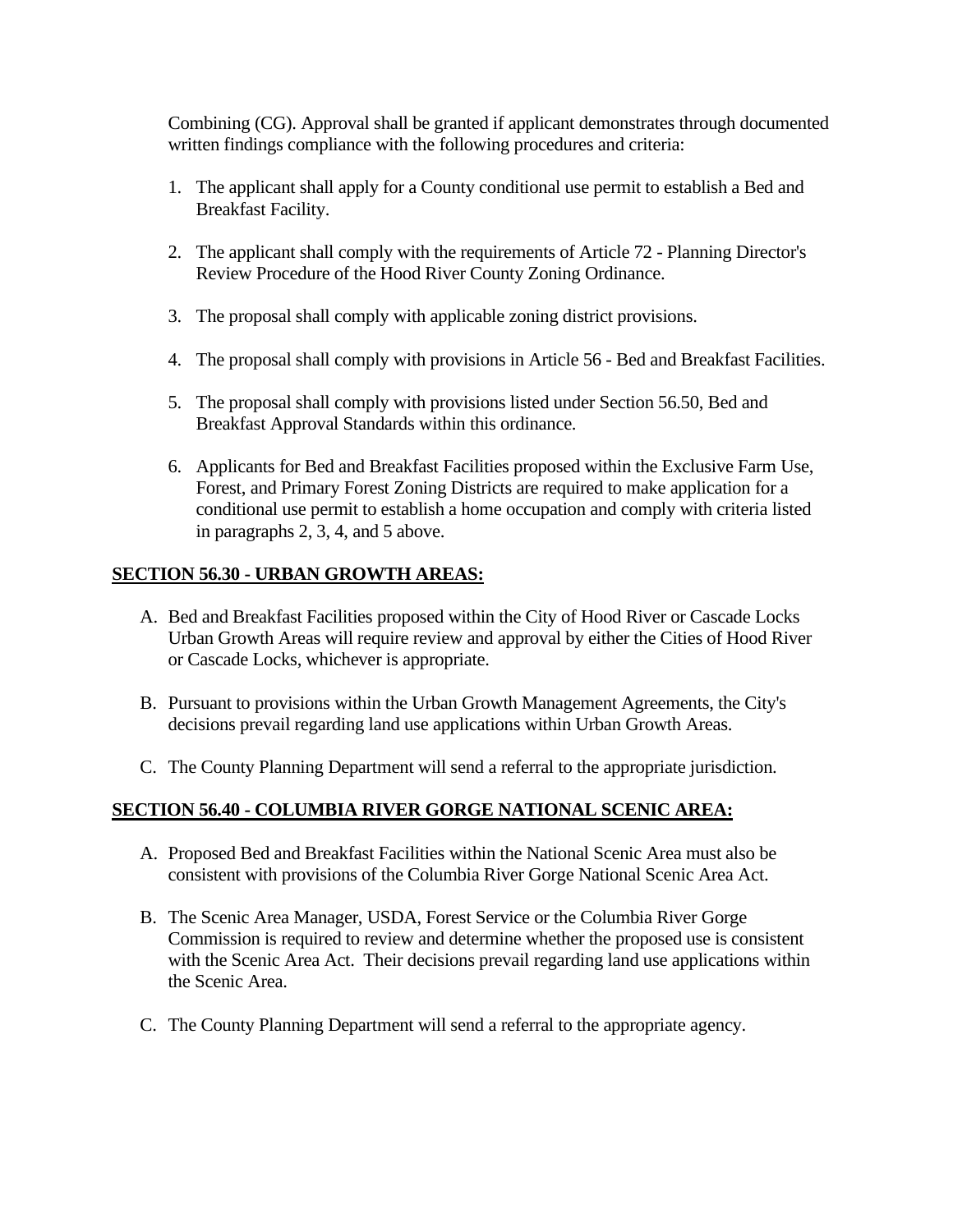#### **SECTION 56.50 - BED AND BREAKFAST APPROVAL STANDARDS:**

The applicant shall present written documented evidence of compliance with the following standards:

- A. The Bed and Breakfast Facility shall be located in a building designed and occupied as a single-family dwelling.
- B. The building shall retain the characteristics of a single-family dwelling. A Bed and Breakfast Facility shall be clearly incidental, accessory and subordinate to residential use. The use shall be conducted entirely within the single family dwelling and shall not take an outward appearance nor manifest any characteristic of a business, except for allowed signing.
- C. The single-family dwelling shall be owner or lessee occupied.
- D. The Bed and Breakfast operator must reside within the single family dwelling in which the bed and breakfast facility is located.
- E. Only 5 guest rooms are permitted.
- F. No more than 10 guests shall be allowed at any one time.
- G. A reduction in the number of guest rooms may be required if the applicant cannot demonstrate compliance with provisions within the Bed and Breakfast Facility Ordinance or applicable agency requirements.
- H. State Health Division or County Sanitarian approval.
- I. The maximum length of stay for guests is 15 consecutive nights.
- J. Signing is limited to one illuminated sign, with a maximum area of 6 square feet. Signs cannot be placed within State or County right-of-way unless approved by either the County Public Works Department or the Oregon Department of Transportation. Sign lighting is restricted to the sign surface, not adjacent properties, or County or State roads or highways. The sign will not blink or otherwise cause distraction to vehicle traffic. Signing approved by the State is permitted.
- K. One off-street parking space per guest room, plus adequate off-street parking space for the owner or lessee, shall be provided. Required off-street guest parking must be located on the single-family parcel or within a parking lot located within reasonable proximity of the lessee or owner occupied dwelling.
- L. The applicant shall contact the Hood River County Finance Director and obtain a certificate of compliance and shall comply with the provisions of the County Transient Room Tax Ordinance. Applicant shall provide proof of compliance prior to the Planning Department approving a Bed and Breakfast Facility.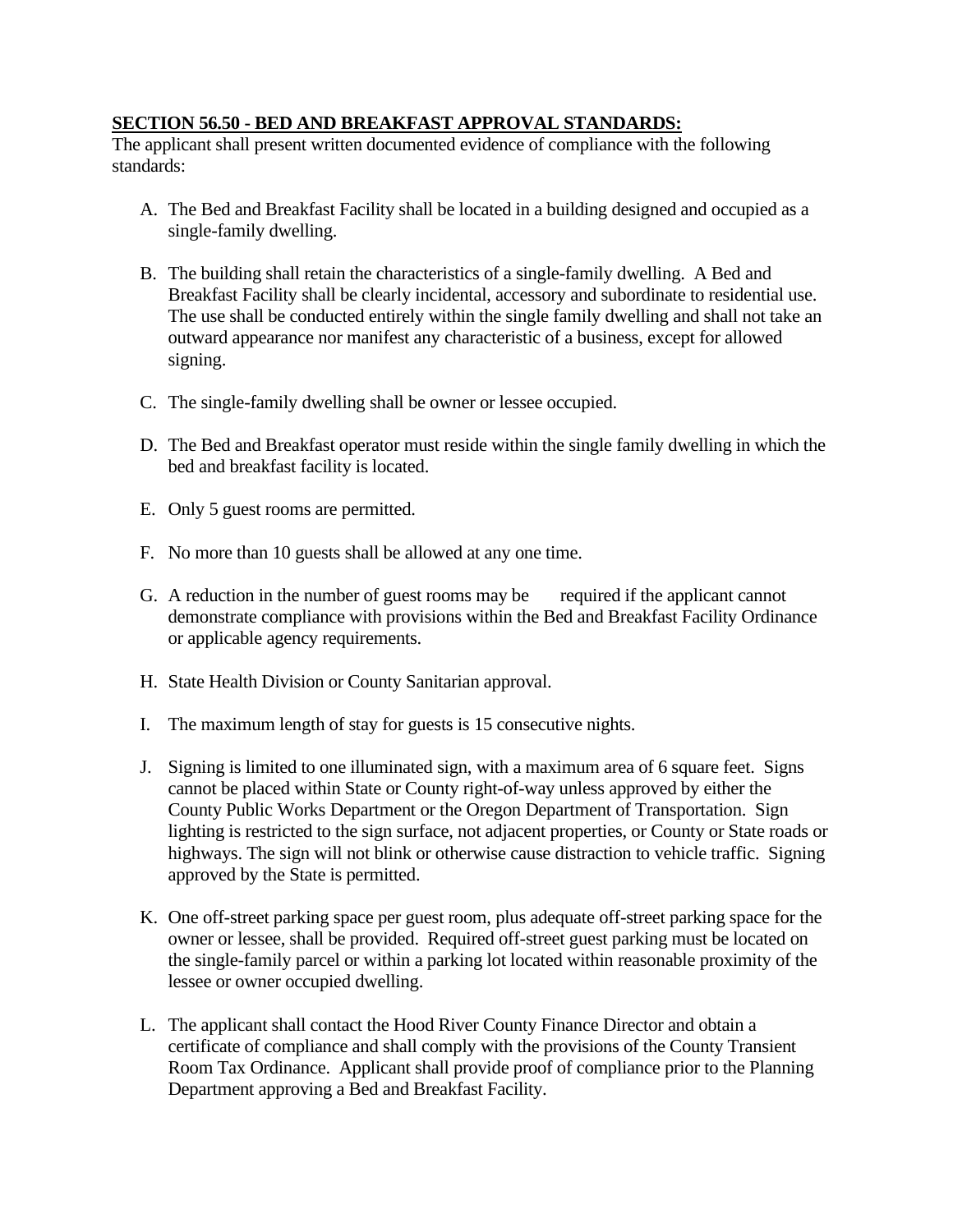- M. If an approved facility is not established within four years of the approval date, or if the use is discontinued for a year or more, the approval automatically expires and a new application is required. A permit extension shall be processed in compliance with the requirements of Section [1](#page-3-0).130 $(B)$  of the Ordinance.<sup>1</sup>
- N. Within one year of conditional approval, the County Planning Director will review each Bed and Breakfast Facility to ensure all approval conditions are fulfilled and that the use complies with the County Comprehensive Plan requirements.
- O. If property owner sells or leases the dwelling to another individual, he must, along with the new owner or lessee, contact the County Planning Department if they desire to continue the Bed and Breakfast Facility. Thereafter, the use will be reviewed by the County Planning Department pursuant to previous approval conditions.
- P. The applicant shall obtain the approval of the County Building Official and applicable fire protection district.
- Q. If applicable, applicant shall comply with provisions in the following above Sections:
	- 1. Section 56.30 Urban Growth Areas; or
	- 2. Section 56.40 Columbia River Gorge National Scenic Area.
- R. Bed and Breakfast Facilities proposed in the Exclusive Farm Use Zone shall be located in a single family dwelling used in conjunction with farm use or located in an approved nonfarm dwelling.
- S. Violations or complaints regarding the above standards shall be reviewed by the County Planning Commission through a public hearing.

# **SECTION 56.60 - PLANNING COMMISSION PUBLIC HEARING:**

Proposed Bed and Breakfast Facilities that cannot comply with provisions and standards within the Bed and Breakfast Facility Ordinance shall be reviewed as a conditional use pursuant to requirements in Section 56.20, by the Hood River County Planning Commission through a public hearing. The public hearing shall be conducted pursuant to provisions and requirements in Article 60 Administrative Procedures, Hood River County Zoning Ordinance. The Planning Commission may grant the application if it finds:

- A. It is not possible for the applicant to comply with all provisions and standards of this ordinance:
- B. It is in the public interest to grant the application; and

<span id="page-3-0"></span><sup>&</sup>lt;sup>1</sup> Section 56.50(M) was amended via Ordinance  $#372$  on June 21, 2021